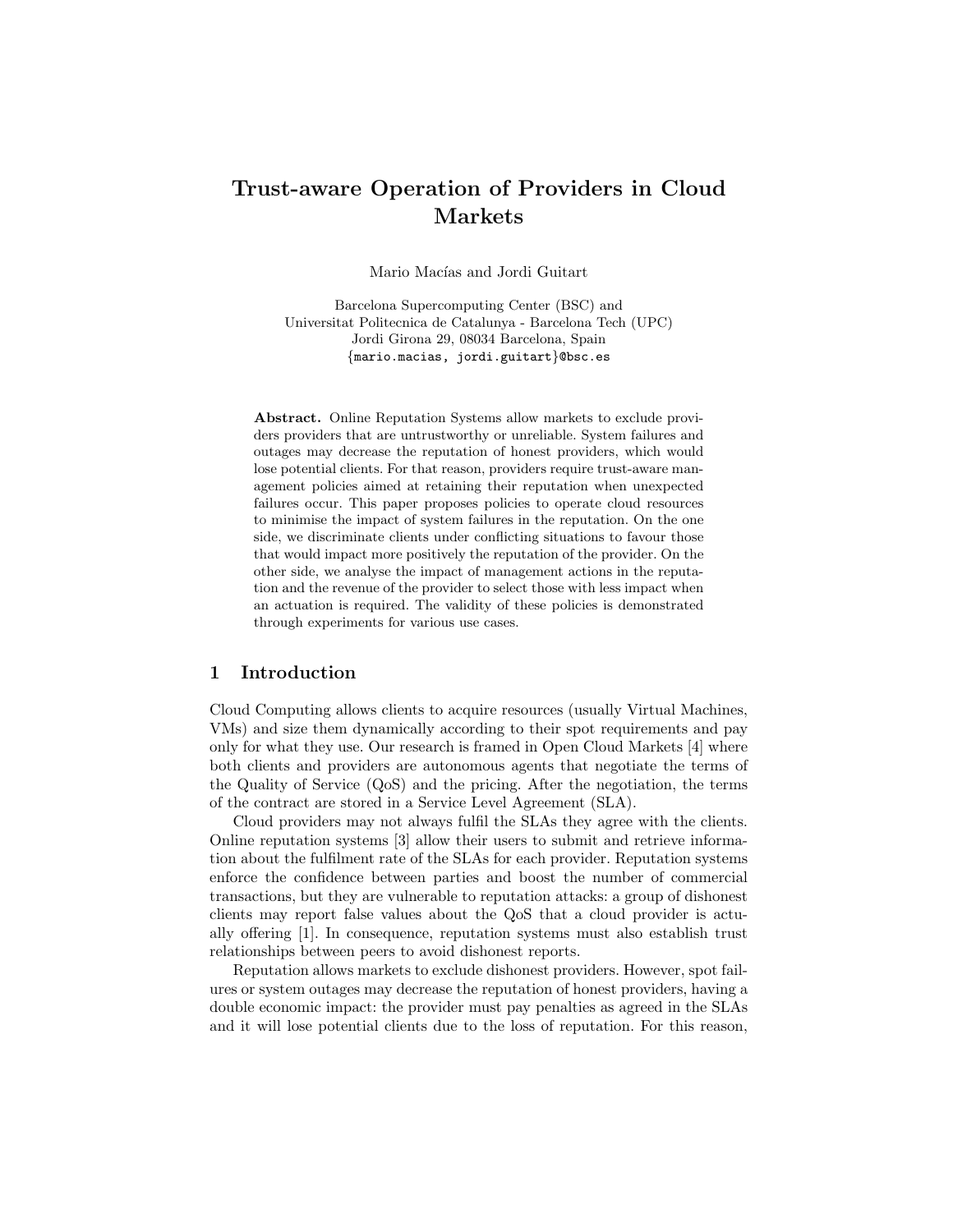providers operating in a Cloud market require trust-aware management policies aimed at retaining their reputation when unexpected failures occur.

We propose policies to discriminate users in function of their reputation under some situations that force provider to violate SLAs, such as errors in resources allocation, or an outage that makes unavailable part of the resources in a data center, dealing with the issue raised by Xiong et al. [6] and Kerr et al. [1], which considered the necessity of a community-context factor to incentivise peers for reporting true feedbacks.

The main contributions of this paper are: (1) introduction of policies to minimize the impact of system failures in the reputation. We discriminate clients according to their reputation to favour those with high reputation under some conflicting situations, because the reports of those clients will impact more positively the reputation of the provider; (2) evaluation of the impact of the management actions in the reputation and the revenue of the provider to select those with less impact when an actuation is required.

The rest of this paper is organised as follows: Section 2 summarizes the reputation model and describes the policies, which are evaluated in Section 3. Then, we present the conclusions and some future research.

## 2 Trust-aware SLA management

We consider a group of providers that are competing in a market to sell their resources to the potential clients. The clients are also communicated between them by means of a Peer-to-Peer network. When a client wants to buy a resource, it sends an offer to the providers to start a negotiation and agree a SLA, which is described as  $\{\overrightarrow{S}, \Delta t, Rev(vt)\}\$ .  $\overrightarrow{S}$  are the Service Level Objectives (SLOs) that describe the QoS to be purchased by the client.  $\Delta t$  is the time period when the task will be allocated.  $Rev(vt)$  is a revenue function that describes how much money the provider earns or loses after finishing a task. The Violation Time  $(vt)$ is the amount of time in which the provider has not provided the agreed QoS to the client. Let  $MR$  the Maximum Revenue,  $MP$  be the Maximum Penalty (a negative revenue),  $MPT$  the Maximum Penalty Threshold, and  $MRT$  the Maximum Revenue Threshold, we describe our revenue function as follows:

$$
Rev(vt) = \frac{MP - MR}{MPT - MRT} (vt - MRT) + MR
$$

If  $vt < MRT$  the SLA is not violated (0 violations); if  $vt > MPT$ , the SLA is completely violated (1 violations).  $MPT > vt > MRT$  is a partial violation. Please refer to Section 3 for more details about  $Rev(vt)$  and its concrete values.

Both clients and providers are entities that have a degree of trust between them as individuals. Trust relations are provided by the reputation model described in our previous work [3], which demonstrated its validity to identify trustworthy providers and expel dishonest peers to protect the system against reputation attacks. In this model, a trust relation is expressed as  $\vec{T}(A, B) =$  $\omega_1 \overrightarrow{D}(A,B) + \omega_2 \overrightarrow{R}(B)$ ;  $\overrightarrow{D}(A,B)$  is the direct trust from A to B, which is built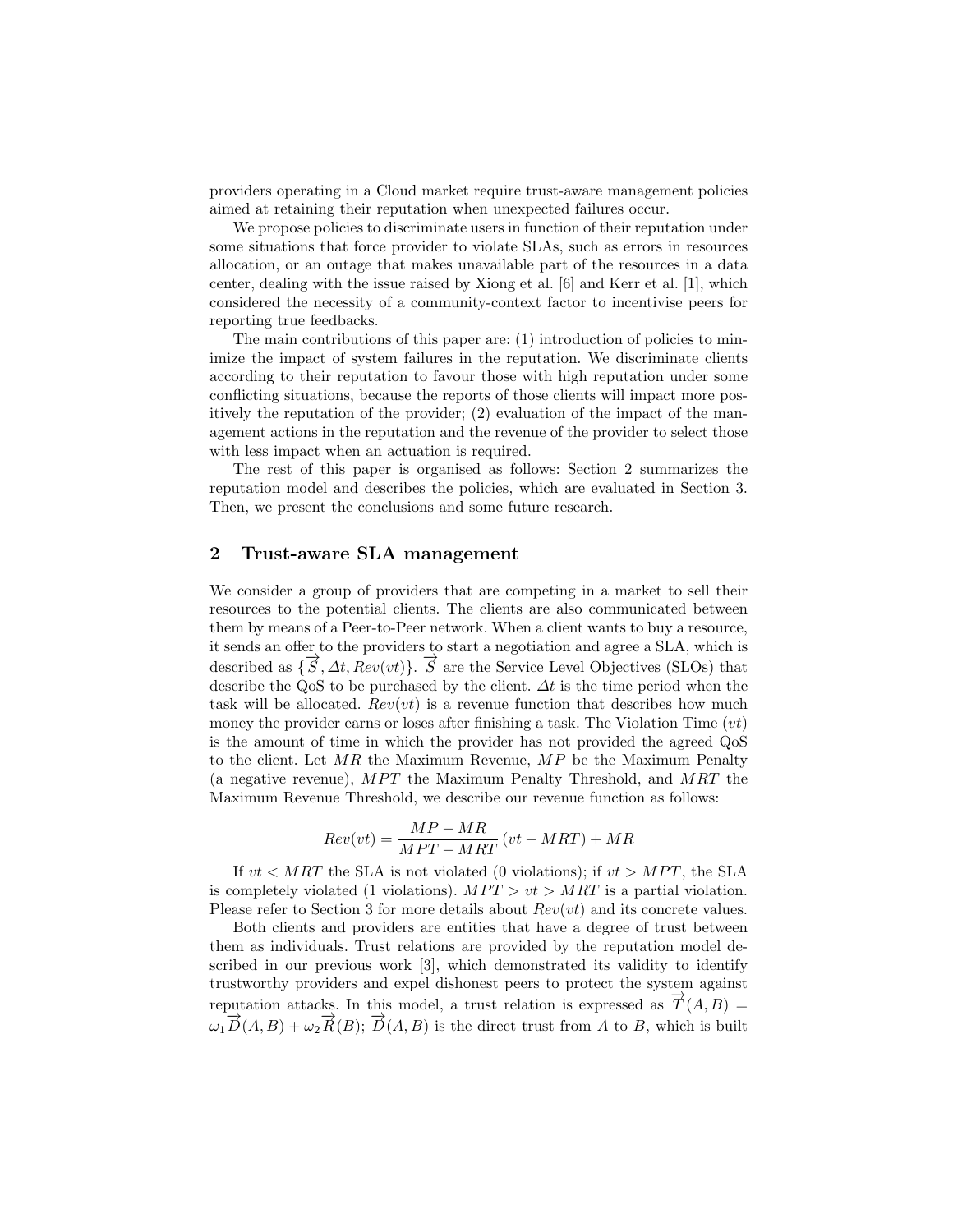based on previous experiences between A and B;  $\overrightarrow{R}(B)$  is the reputation trust, which is calculated by asking to other clients about their past experiences with B;  $\omega_1$  and  $\omega_2$  are used to weight each term, and may vary in each particular client. Trust values vary from 0 (no trust) to 1 (maximum trust). Trust relations are continuously updated assuming that most peers are honest and, when asked, they report their true trust toward the provider. Related work considers many incentives to peers to report honestly [7]. Our contribution is complimentary to them, since we deal with the minimization of the impact of the dishonest reports.

To select a provider, a client sends SLA templates to all the providers that match its requirements. If the providers have enough resources to handle the request, they return a price. The client then scores all the providers and chooses the provider with the highest score, which may vary depending on the client preferences. In this work, we score providers as  $-\frac{\overrightarrow{T}(c_x, cp_y)}{D}$  $\frac{(c_x, c_p y)}{Price}$ : the client would accept sending tasks to providers to which the trust is lower if the price they establish is low enough. That would motivate providers to keep its maximum trust level and, if not possible, to lower prices. The higher QoS is provided to a client, the higher trust values he will report to the reputation system; unless the client is behaving dishonestly and reporting false values.

We propose to maximise the reputation as a key objective that will help providers to increase their revenue due to the enforcement of the trust relationship with their clients. This paper considers selective SLA violation and/or cancellation for minimizing the impact of resource failures and overloading: to prioritise trustworthy users under certain situations in which a set of SLAs that are already allocated must be violated temporarily or directly cancelled.

When the monitoring system of a provider detects that there are not enough resources to fulfil the workload for all the VMs in a given node, the next process is triggered: the VMs are ordered according to a given criterion and the provider pauses the VMs on the top positions during  $t$  time. When the node can provide the QoS for the VMs that are still running, the provider stops pausing VMs. In reputation maximisation policies, the criterion to order VMs is the trustworthiness to the client that owns it. To calculate the trustworthiness to a client, the provider can join the reputation system as a normal peer, and poll several clients about several providers. If a given client is usually reporting values that are far away from the average, it will be considered unreliable.

The SLA violation algorithm is generic enough to achieve other BLOs, such as revenue maximisation [2]. Next section will evaluate the effectiveness of the trust maximisation policy by comparing it with the same policy for other BLOs.

We must emphasize that our policy cancels SLAs only when the provider is not able to fulfil them all. This should be infrequent, only when the violation is unavoidable, because the economic penalty is paid whatever the client trustworthiness is. The idea is at least to minimize the impact in the reputation of the provider. A bad usage of this policy could make the clients lose the confidence in the provider, thus losing profit.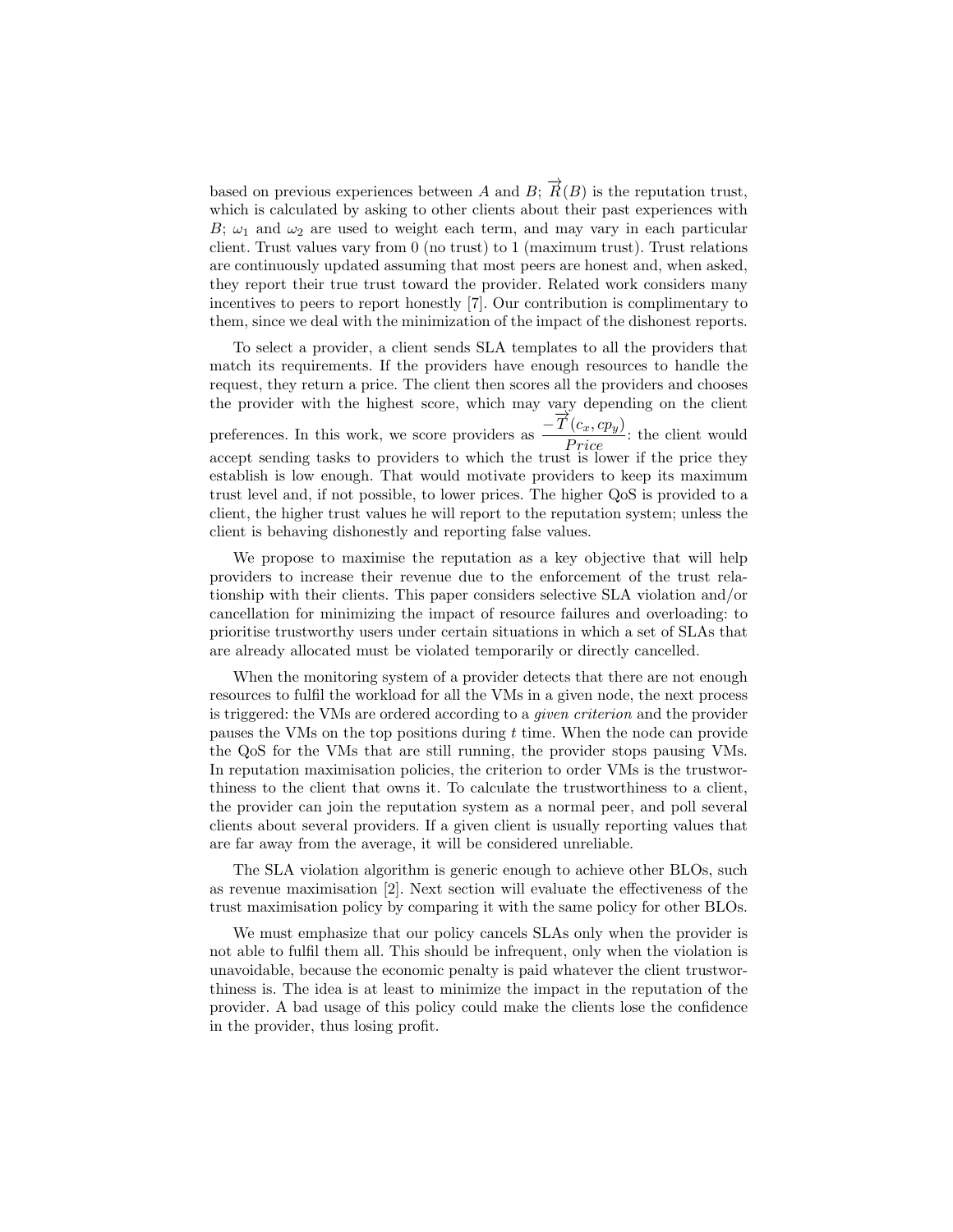#### 3 Evaluation

To evaluate the effectiveness of our models, we have created a simulated environment [5] that is available online to facilitate replicating the experiments. The simulator reproduces the model and market negotiation steps that are described in Section 2 and the related work [3]. The trustworthiness of the clients follows a folded normal distribution with mean=0.5 and standard deviation=0.2. That means that most clients have trust values near 1 and a few clients are reporting dishonestly. The values for  $Rev(vt)$  are the next:  $MRT = 0.05$  (that means that if the agreed QoS is not provided during the 5% of the time or less, the SLA is not considered as violated);  $MPT = 0.3$  (when the agreed QoS is not provided during the  $30\%$  of time or more, the SLA is completely violated); MR is dynamically established according to  $\overrightarrow{S}$  and the market status [2];  $MP = -1.5MR$ (if the provider completely violates a SLA, it must pay back the 150% of the price that the client paid initially). The providers normally provide the 100% of the agreed QoS during off-peak hours and around 97% during peak hours. The workload follows a web pattern that varies in function of the hour of the day and the day of the week. The simulations rely on constant values that do not intend to reflect real market data, but to evaluate the model in terms of relative values and tendencies.

To evaluate the reputation-aware resources operation, we have simulated 5 days of a market operation with three types of providers, according to their policy for discriminating SLAs during resources overload: (1) a provider that randomly discards SLAs, used as a baseline to evaluate the system behaviour without any policy;  $(2)$  a provider that discards the SLAs that report less revenue  $[2]$ ; and  $(3)$ a provider that discards the SLAs from the clients to which there is low trust. We introduced a global outage of the data centre at day 3 of the simulation. During the outage, the providers only have the 20% of their usual resources. The outage has been programmed to happen during a peak of workload. That means that about 80% of the allocated SLAs are to be violated during the outage.

Figure 1a shows reputation for day 2 (normal day) and day 3 (outage). Reputation is near the maximum value for all the providers at off-peak hours. During the peaks, the graph shows the effect of the increase of SLA violations in the reputation. The reputation maximisation policy keeps reputation near 1 during both peaks and off-peaks. The random policy shows that reputation decreases when no policies are applied. Although the revenue maximisation policy does not consider reputation, it indirectly keeps it between random and reputation maximisation policies: the provider tries to first pause the VMs whose SLA violation time is over  $MRT$ . In consequence, it violates less SLAs and, indirectly, the reputation of the provider is higher than the reputation of the provider that does not apply any policy.

Figure 1b shows the evolution of the spot revenue for the three providers during the outage, demonstrating that maintaining high reputation during the outage has a real impact in the revenue of the provider. However, we measured that during normal operation the revenue of the provider that maximises the reputation is slightly lower.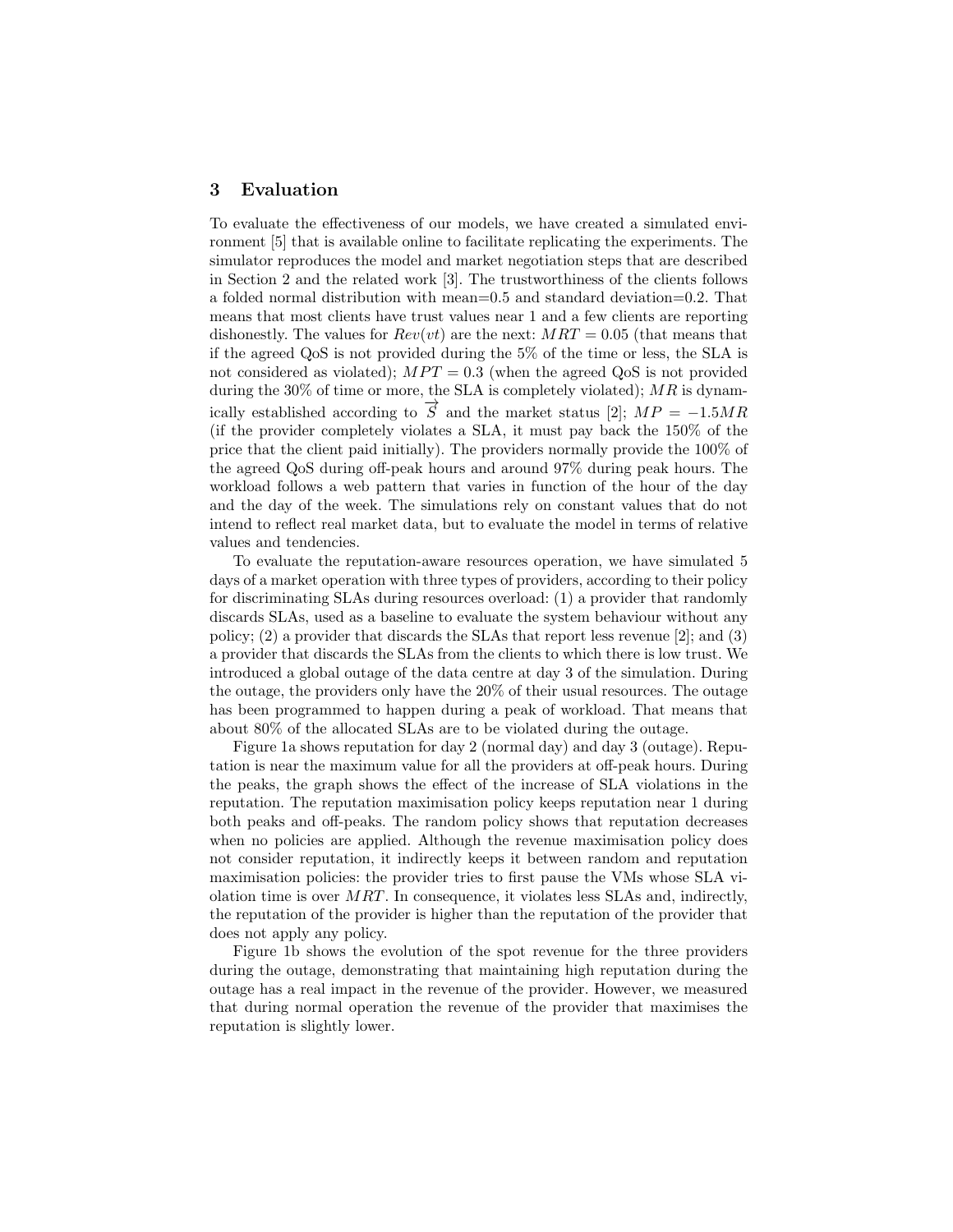

Fig. 1: Measurements after and before an outage

Considering the previous observations, we have introduced a new provider that is aware of the environment (normal operation or outage) and dynamically switches the revenue/reputation maximisation policy in function of what is expected to report the highest economic profit. When the provider is operating normally it uses the revenue maximization policy; if the monitoring information shows that there is an outage in part of the resources, the provider switches to the reputation maximization policy and returns back to revenue maximization policy when the systems are again in normal operation.

Figure 2a shows that the context-aware provider maintains a reputation rate similar to the revenue-maximisation provider during normal operation and a rate similar to the reputation-maximisation provider during the outage.

The revenue of the context-aware policy is similar to the revenue maximisation policy during normal operation. Figure 2b shows the time window that comprehends an outage of the system and the subsequent recovery, demonstrating that the revenue of the context-aware policy is similar to the reputation maximisation policy during an outage.

# 4 Conclusions and future work

Under certain situations, such as errors in the estimation of resources or an outage in a cloud provider, part of the VMs that are being hosted must be paused to allow enough free resources for fulfilling the other SLAs. This paper introduces a policy to prioritize users according to their trustworthiness. This policy has a double goal: (1) to minimize the impact of the SLA violations in the reputation of the provider and, in consequence, in the revenue; and (2) incentivise users to report true validations of the providers.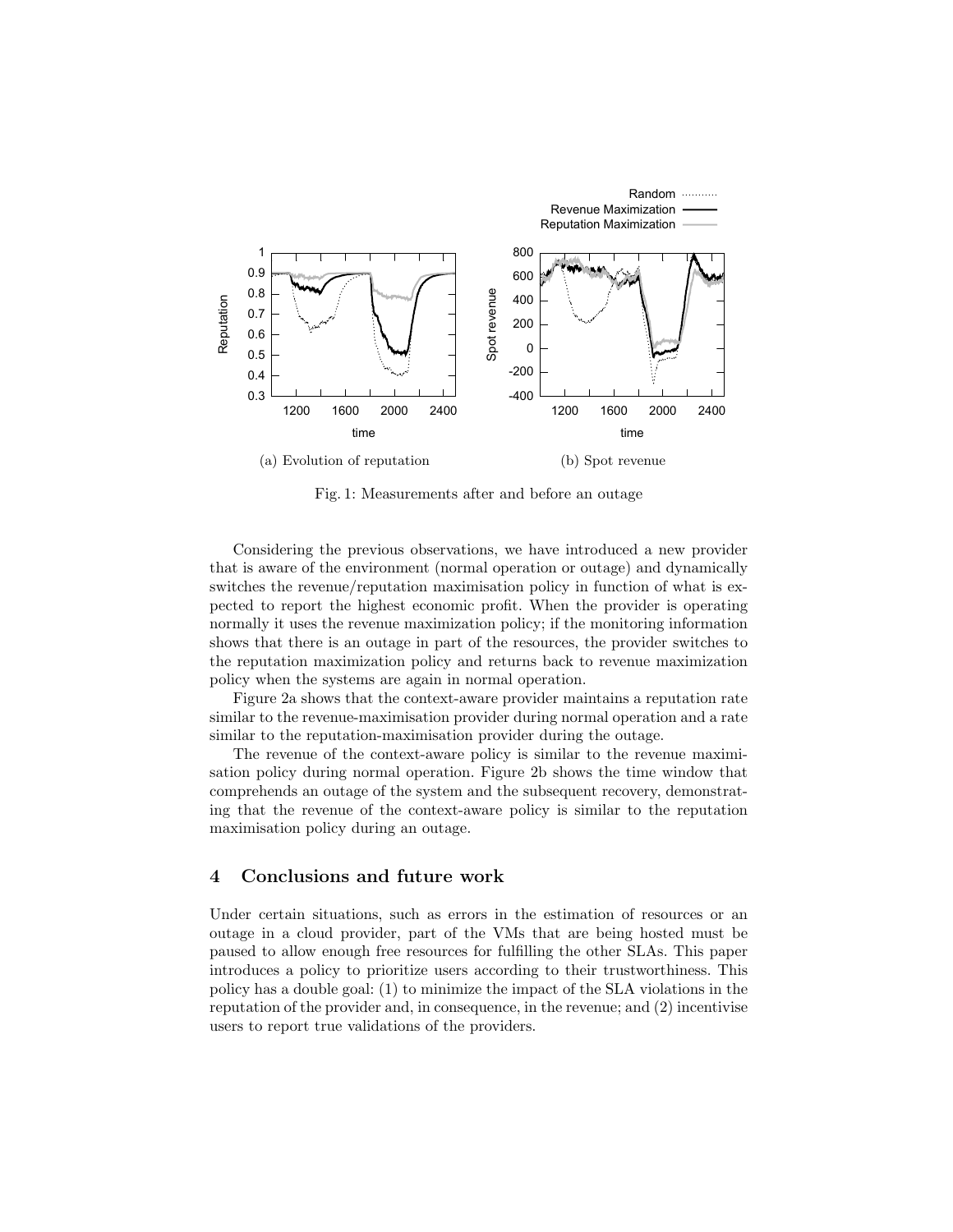

Fig. 2: Measurements for context-aware policy

After analysing the policy in comparison with others, we show that providers that behave honestly and apply revenue maximisation policies, in most cases indirectly keep a good enough reputation rate and achieve higher revenue than the providers that apply reputation maximisation. The benefits of reputation maximisation in terms of revenue are noticeable under conditions that imply a high rate of SLA violations. Considering the aforementioned, we introduce a new type of provider that switches between reputation or revenue maximisation policies depending on the context. This provider achieves the best revenue in all the cases, and always keeps good-enough reputation rates.

A key issue of reputation systems is to incentivise their users to report true validations of the providers [3]. The policies of this paper help solving it because clients that report true validations have high reputation to their peers. Providers that have interest on keeping high reputation will prioritize the QoS for trustworthy clients under certain situations such as peaks of demand or an outage. As a consequence, clients that want to benefit from this positive discrimination will report true validations of the providers. Since the reputation model is P2P, any provider could join a network for polling the trustworthiness of a client.

This paper validates the model by means of a simulated environment because there are no real market traces of this type of market model. In addition, we would need to fully use a large data centre during many days to generate data that is statistically representative enough. Using a simulated environment allows to solve such issues. Although the results do not reflect real information in quantitative terms, the objective of this paper is to evaluate the policies in *qualitative* terms: we measured that the application of a given policy can improve the trust or the revenue of a provider in a significant proportion.